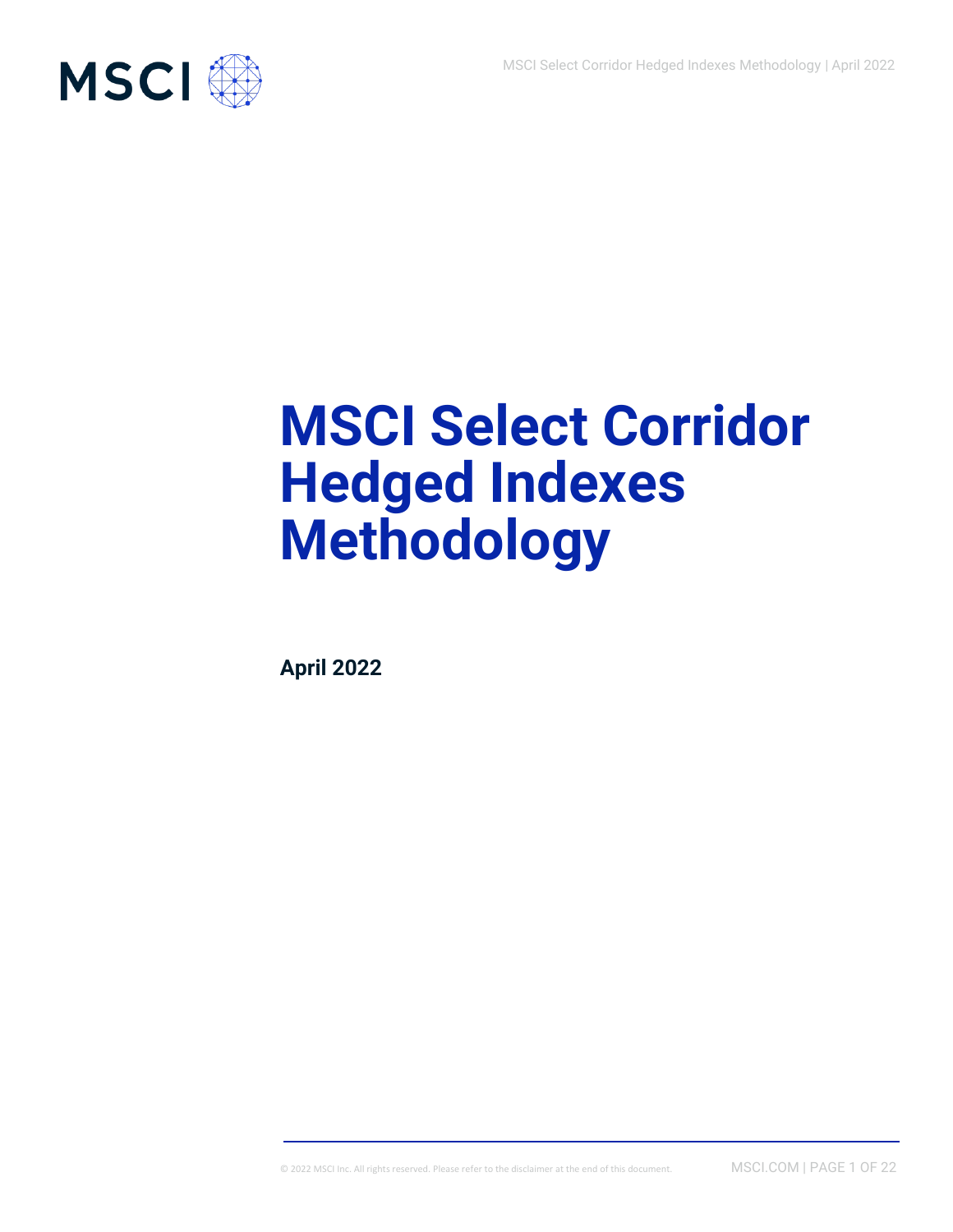

| <b>Contents</b> | 1              |                                                               |  |
|-----------------|----------------|---------------------------------------------------------------|--|
|                 | 1.1            |                                                               |  |
|                 | 1.2            | Constructing the MSCI Select Corridor Hedged Indexes  4       |  |
|                 | 1.2.1          |                                                               |  |
|                 | 1.2.2          | Identifying the Currencies to be Included in the Index5       |  |
|                 | 1.2.3          | Identifying the Weight of Each Currency in the Index5         |  |
|                 | 1.2.4          |                                                               |  |
|                 | 1.3            | Maintaining the MSCI Select Corridor Hedged Indexes  5        |  |
|                 | 1.3.1          |                                                               |  |
|                 | 1.4            | MSCI Select Corridor Hedged Index Calculation Formula  6      |  |
|                 | 1.4.1          |                                                               |  |
|                 | 1.4.2          |                                                               |  |
|                 | 1.4.3          |                                                               |  |
|                 | 1.4.4          |                                                               |  |
|                 | 1.5            |                                                               |  |
|                 | 1.5.1          | Marking to Market the Forward Contracts on a Daily Basis 12   |  |
|                 | 1.5.2          |                                                               |  |
|                 | 1.6            | Odd-Days Forwards Calculation Using a Linear Interpolation 13 |  |
|                 | 1.6.1          |                                                               |  |
|                 | $\overline{2}$ | Appendix I: Investment Ratio and Hedge Ratio  14              |  |
|                 | 2.1            |                                                               |  |
|                 | 2.2            |                                                               |  |
|                 | 2.2.1          |                                                               |  |
|                 | 3              | Appendix II: Common Principles in the Calculation of MSCI     |  |
|                 |                |                                                               |  |
|                 | 3.1            |                                                               |  |
|                 | 3.1.1          |                                                               |  |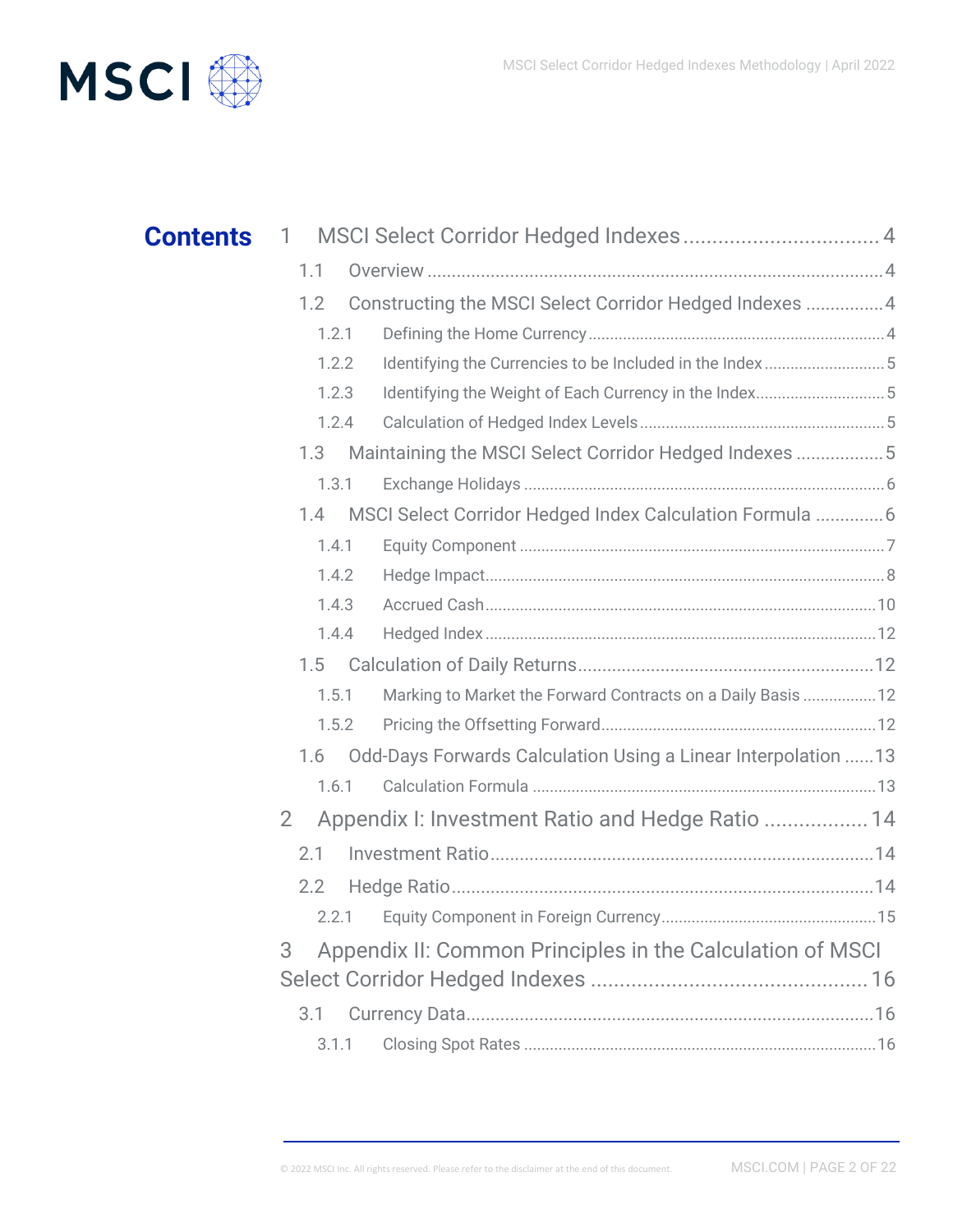

|  | 4 Appendix III: Index Parameters for the MSCI Select Corridor |  |
|--|---------------------------------------------------------------|--|
|  |                                                               |  |
|  |                                                               |  |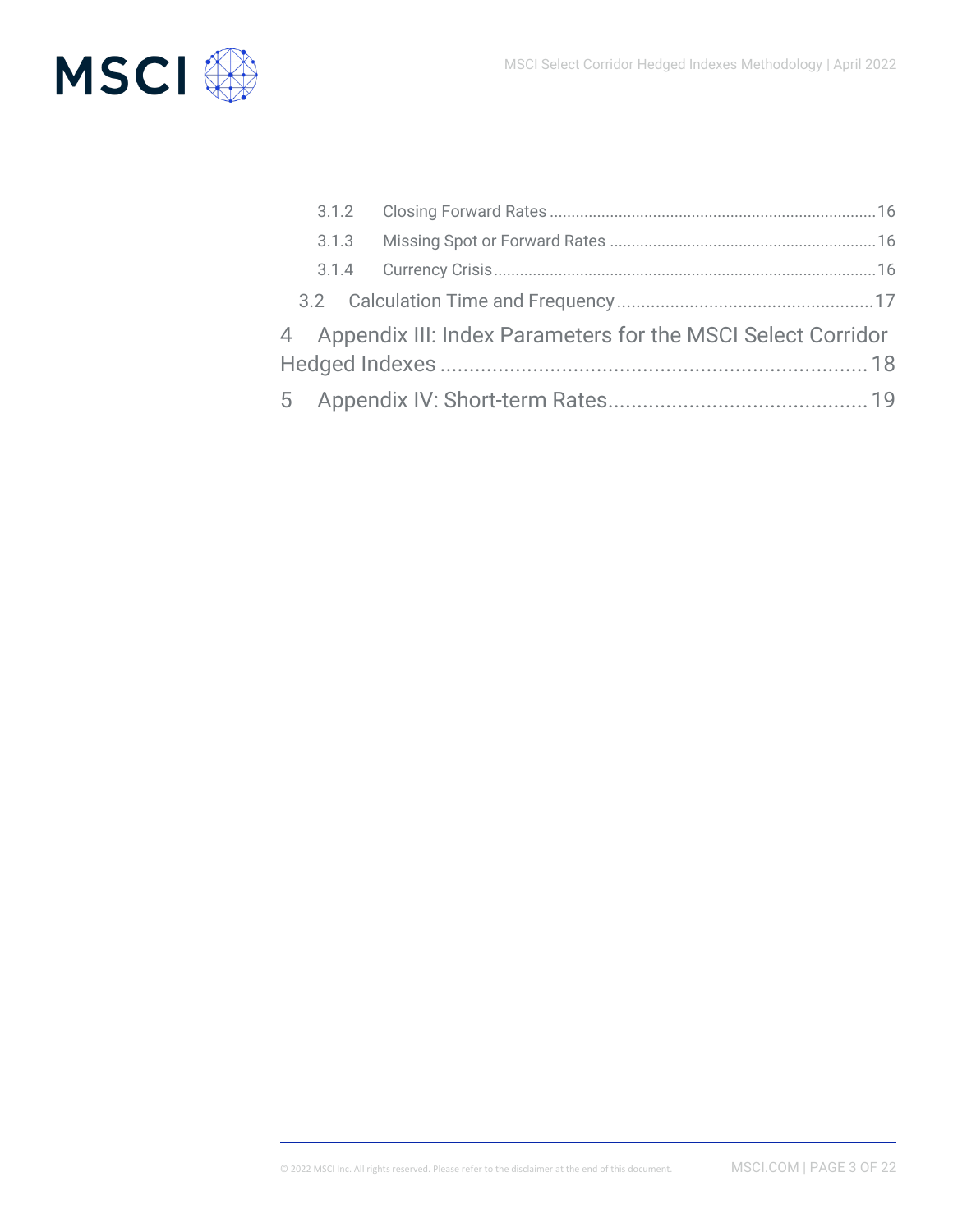

# <span id="page-3-0"></span>**1 MSCI Select Corridor Hedged Indexes**

## 1.1 OVERVIEW

<span id="page-3-1"></span>MSCI Select Corridor Hedged Indexes ("the Indexes") are designed to represent a close estimation of the return that can be achieved by hedging the currency exposures of the index using FX Forward contracts ("Forwards") at the end of month as well as intra-month if the unhedged exposure reaches certain threshold during the month. The MSCI Select Corridor Hedged Indexes aim to represent the hedging of each foreign currency corresponding to the constituents of the underlying index back to the home currency of the investor that would be achieved by selling each foreign currency Forward at the one-month Forward rate during monthly rebalance. In addition, the Index methodology also involves intra-month adjustment of hedge positions based on certain conditions ("corridor breach", as described in Section 1.4). The amount of Forwards sold on the last weekday of the month represents the value (or the market capitalization) of the index as of the close of two weekdays before the first calendar day of the following month. The foreign currency weights, however, take into account any changes in the composition of the index implemented as of the close of last weekday of the month. Adjustments to the hedge is done only in the case of a corridor breach, where the amount of Forwards to be sold is determined on the day of the breach ("detection day") and become effective on the next trading day ("adjustment day").

## 1.2 CONSTRUCTING THE MSCI SELECT CORRIDOR HEDGED INDEXES

<span id="page-3-2"></span>Constructing the MSCI Select Corridor Hedged Indexes involves the following steps:

- Defining the home currency
- Identifying the currencies to be hedged
- Identifying the weight for each currency to be hedged in the index
- <span id="page-3-3"></span>• Calculation of hedged Index levels

#### **1.2.1 DEFINING THE HOME CURRENCY**

The home currency is the home currency of an investor investing in the international equity markets. For construction of MSCI Select Corridor Hedged Indexes the default home currency is the US Dollar. The MSCI Select Corridor Hedged Indexes can also be constructed with reference to any home currency.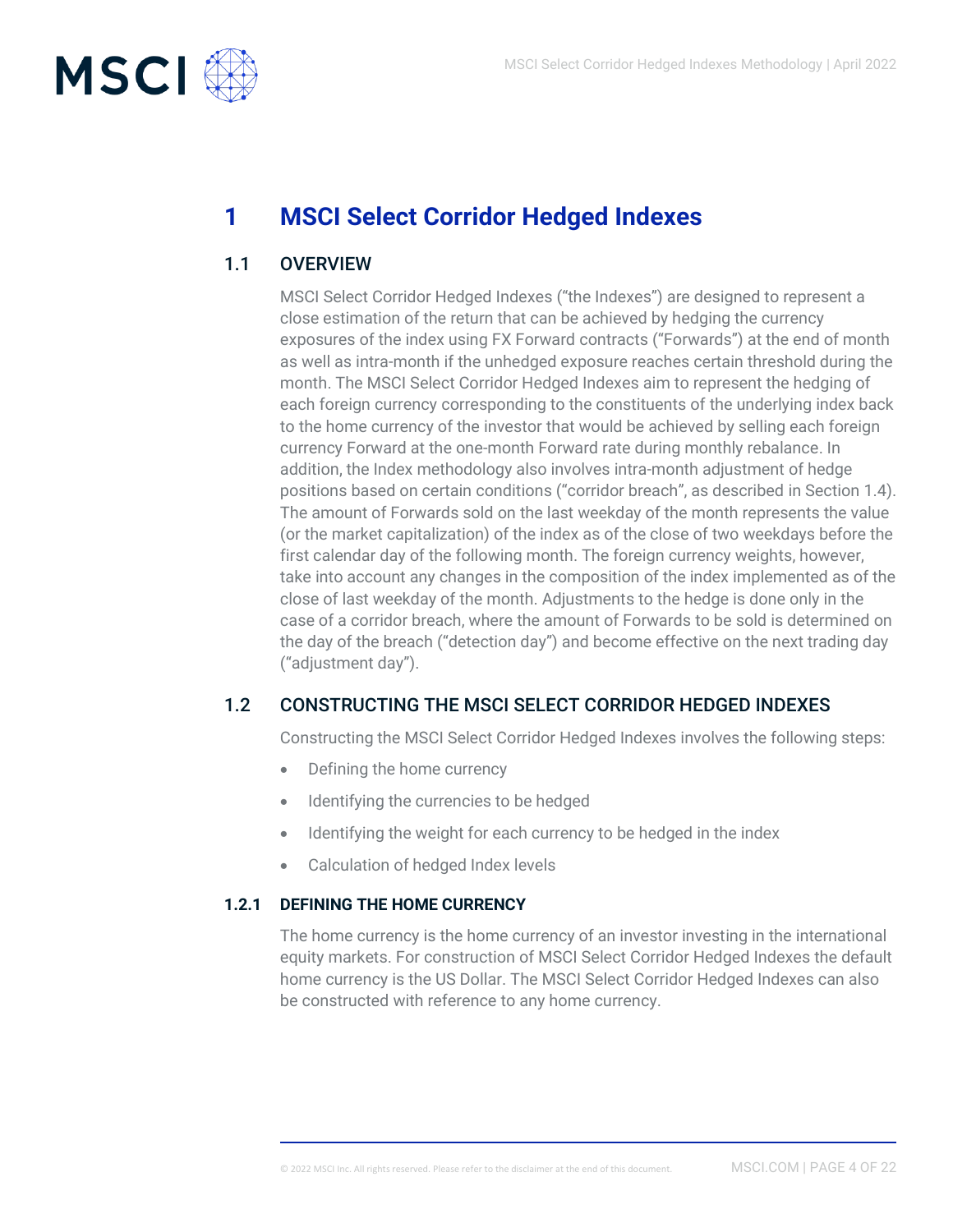

#### **1.2.2 IDENTIFYING THE CURRENCIES TO BE INCLUDED IN THE INDEX**

<span id="page-4-0"></span>Constituent prices of MSCI Equity Indexes can be quoted in different foreign currencies. Each foreign currency used to denote the security prices in the underlying MSCI Equity Index is included in the calculation of the MSCI Select Corridor Hedged Indexes. For example, for a US-based investor who is investing in the MSCI Emerging Markets Index, the calculation would combine the unhedged MSCI Emerging Markets index return in US dollars (USD) with the performance impact of hedging the currency exposure of all the currencies represented in the MSCI Emerging Markets Index relative to the US Dollar.

#### **1.2.3 IDENTIFYING THE WEIGHT OF EACH CURRENCY IN THE INDEX**

<span id="page-4-1"></span>In the MSCI Select Corridor Hedged Indexes, the weight of each currency corresponds to the relative market cap weight of the securities quoted in that currency in the underlying MSCI Equity Index.

The weights are derived from the aggregate free-float adjusted market capitalization of the securities quoted in the respective currencies in the underlying MSCI Equity Index as of the close of two business days before the first calendar day of the following month. The weight calculation takes into account any changes in the index constituents due to a rebalancing and/or corporate actions becoming effective on the first business day of the next month. For the intra-month adjustment of hedges, the weights are derived from the aggregate free-float adjusted market capitalization of the securities quoted in the respective currencies in the underlying MSCI Equity Index as of the close of the detection day of corridor breach, but taking into account any changes in the index constituents due to the corporate actions becoming effective on the next weekday (adjustment day).

#### **1.2.4 CALCULATION OF HEDGED INDEX LEVELS**

<span id="page-4-2"></span>The MSCI Select Corridor Hedged Index level is calculated as a sum of the Equity Component expressed in the home currency, the Hedge Impact and accrued cash. The calculations are described in detail in section 1.4.

#### 1.3 MAINTAINING THE MSCI SELECT CORRIDOR HEDGED INDEXES

<span id="page-4-3"></span>The MSCI Select Corridor Hedged Indexes are maintained with an objective of reflecting the evolution of the underlying currency exposures in the MSCI Equity Indexes on a timely basis. In particular, index maintenance involves:

- Resetting the weights of the currencies to be hedged in the index
- Rolling the Forward contracts over to the next month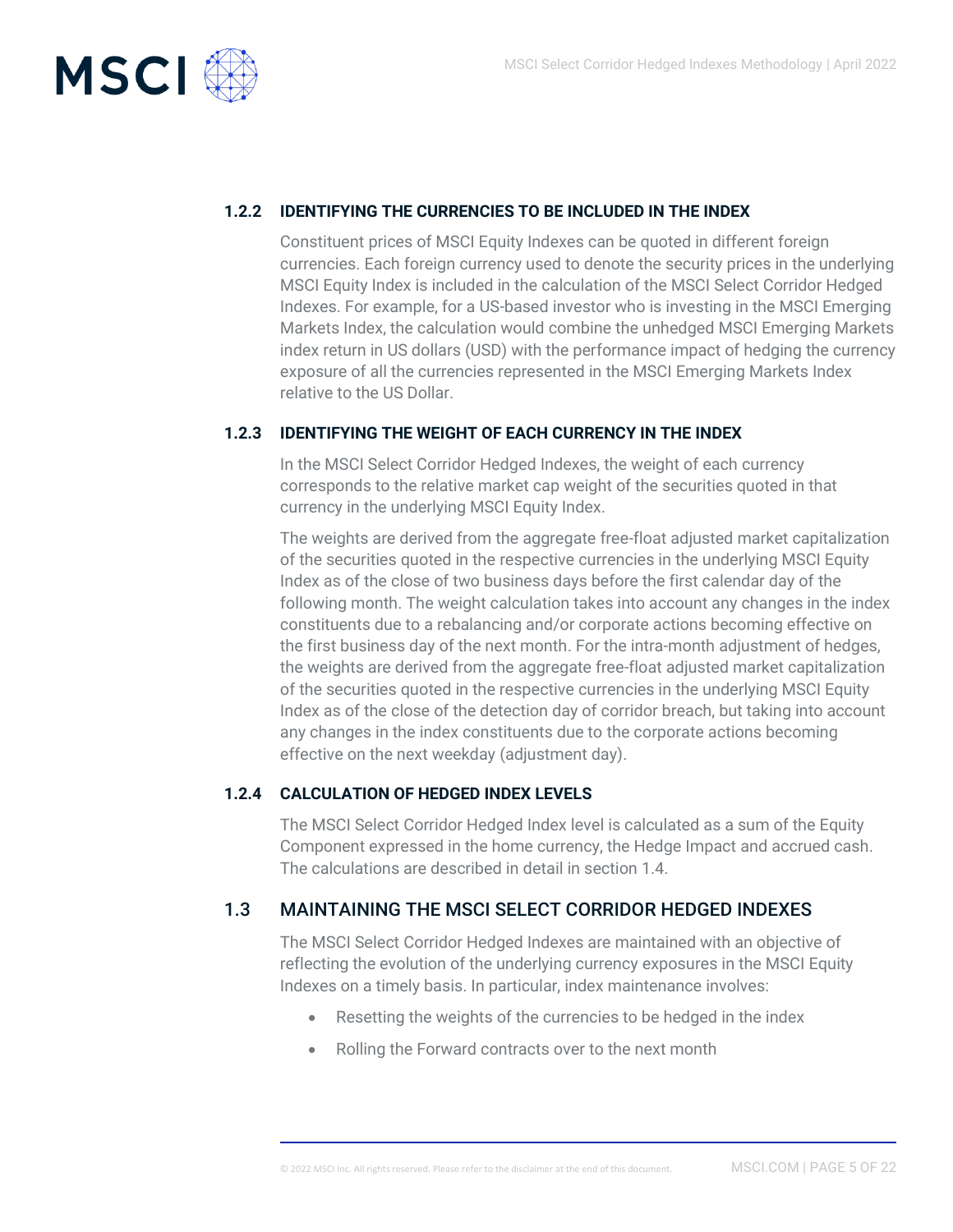

The MSCI Select Corridor Hedged Indexes are rebalanced monthly on the last trading day of the month, when the index will take into account the effect of rolling into new 1-month Forward contracts based on the newly determined weights of currency to be hedged for the next month's index calculation. The currency weights and corresponding foreign currency notional amounts are determined as of the close of two business days before the first calendar day of the following month. Adjustment to the hedge is done only in the event of a corridor breach, where the amount of Forwards "sold" is determined on the day of corridor breach based on odd-days Forward rate and the newly determined weights of currency for adjustment on next weekday.

#### **1.3.1 EXCHANGE HOLIDAYS**

<span id="page-5-0"></span>The MSCI Select Corridor Hedged Indexes are not adjusted for the corridor breaches when more than a pre-defined threshold ('Holiday Weight threshold'<sup>1</sup> parameter) of the constituents of the underlying MSCI Equity Index (calculated by the constituent weights) are not traded due to exchange holidays on the adjustment day. In this case, the corridor breaches on the detection day, if any, are overridden to FALSE.

#### 1.4 MSCI SELECT CORRIDOR HEDGED INDEX CALCULATION FORMULA

<span id="page-5-1"></span>There are three components to the MSCI Select Corridor Hedged Index:

- 1. The unhedged equity component in the home currency ("Equity Component")
- 2. The hedge impact (aimed to represent the gain or loss on the Forward contracts) in the home currency
- 3. The accrued cash in the home currency

The intra month adjustment of hedges is triggered based on the value of Investment Ratio (as described in Appendix I) and Hedge Ratio (as described in Appendix I).

A corridor breach occurs if, the Investment Ratio or Hedge Ratio moves beyond a predefined threshold (corridor). For example, if the Investment Ratio corridor threshold is set at 5% then corridor breach is set to TRUE when the ratio is below 0.95 or it is above 1.05.

If the corridor breach is observed for both Investment Ratio and Hedge Ratio on the same day, then the procedure for adjusting the Investment Ratio is followed.

<sup>&</sup>lt;sup>1</sup> Please refer to Appendix III for details.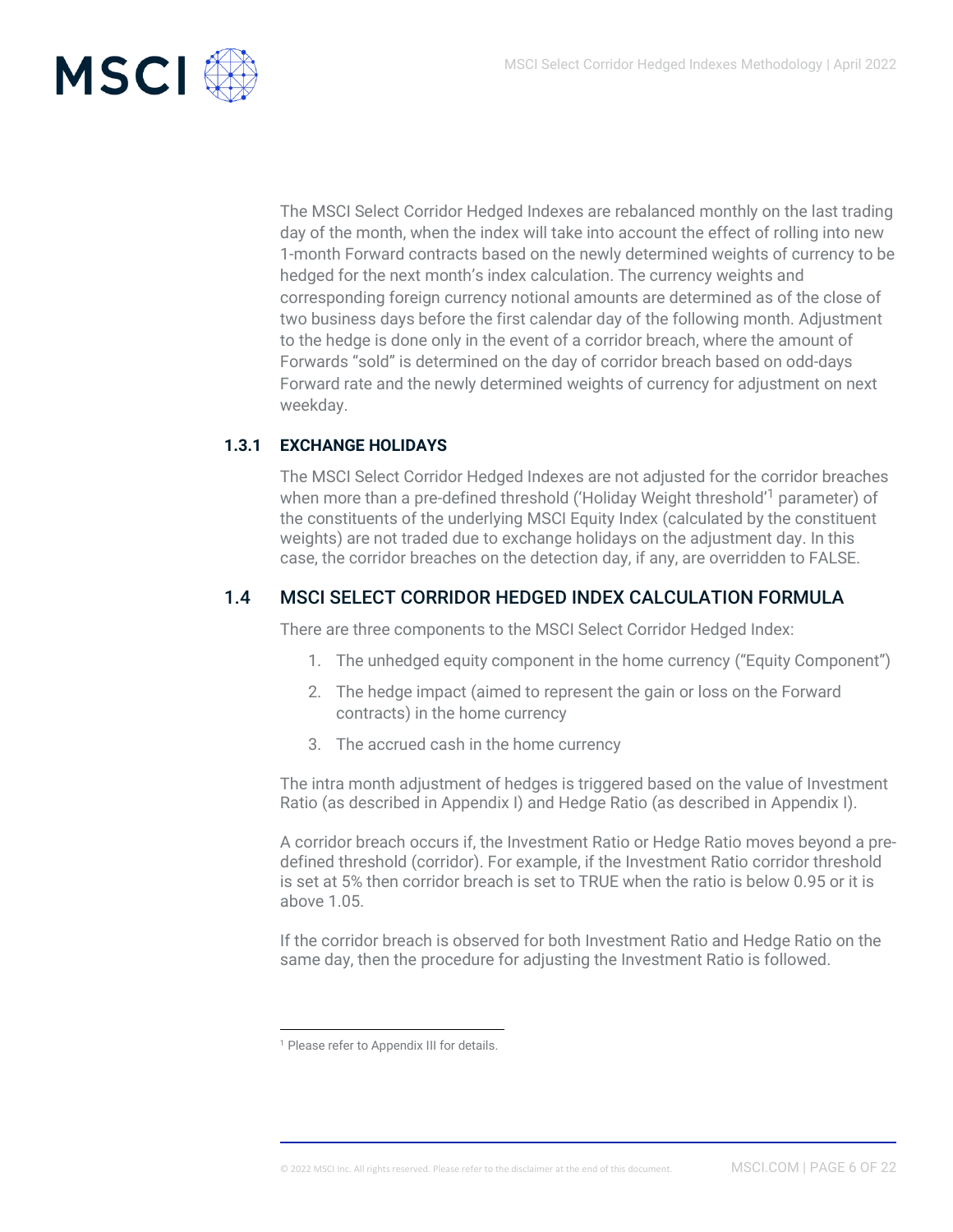

If the corridor breach is observed on the penultimate date of the month, no adjustment is made due to the corridor breach, because the positions will be reset at the end-of-month based on the monthly reset.

If currencies are added to the underlying MSCI Equity Indexes in between monthly resets, then no additional forwards are created for new currencies until the next adjustment triggered by corridor breach or monthly reset. If any of the currencies are deleted from the underlying MSCI Equity Indexes in between the monthly resets, then forwards of the deleted currencies are closed on the last applicable day of those currencies in the MSCI Equity Indexes and hedge impact generated from them is added to the equity component. Additionally, the adjustments are carried out on the next business day (not applicable if next business day is the first calendar day of the month) in line with the adjustments made after the Investment Ratio corridor breach.

#### **1.4.1 EQUITY COMPONENT**

<span id="page-6-0"></span>The Equity Component, is calculated as follows:

a) At the first calendar day of the month,

$$
EQ\_Comp(M) = HedgedIndex_{M-1} * \frac{EquityIndex_{M}}{EquityIndex_{M-1}}
$$

b) If an Investment Ratio corridor breach is detected on a weekday (t-1), then, on the adjustment day (t), the Hedge Impact and Accrued Cash from (t-1) are added to the Equity Component,

$$
EQ\_Comp(t) = EQ\_Comp(t-1) * \frac{EquityIndex_t}{EquityIndex_{t-1}} + HI(t-1) + AccruedCash(t-1)
$$

c) Otherwise, the Equity Component follows the underlying unhedged MSCI Equity Index in the home currency,

$$
EQ\_Comp(t) = EQ\_Comp(t-1) * \frac{EquityIndex_t}{EquityIndex_{t-1}}
$$

where

| t                   | = Index calculation date                                                                               |
|---------------------|--------------------------------------------------------------------------------------------------------|
| М                   | = First calendar day of the month                                                                      |
| $EquityIndex_t$     | = Value of the unhedged MSCI Equity Index in home currency<br>on the calculation date                  |
| $EquityIndex_{t-1}$ | = Value of the unhedged MSCI Equity Index in home currency<br>on a weekday before the calculation date |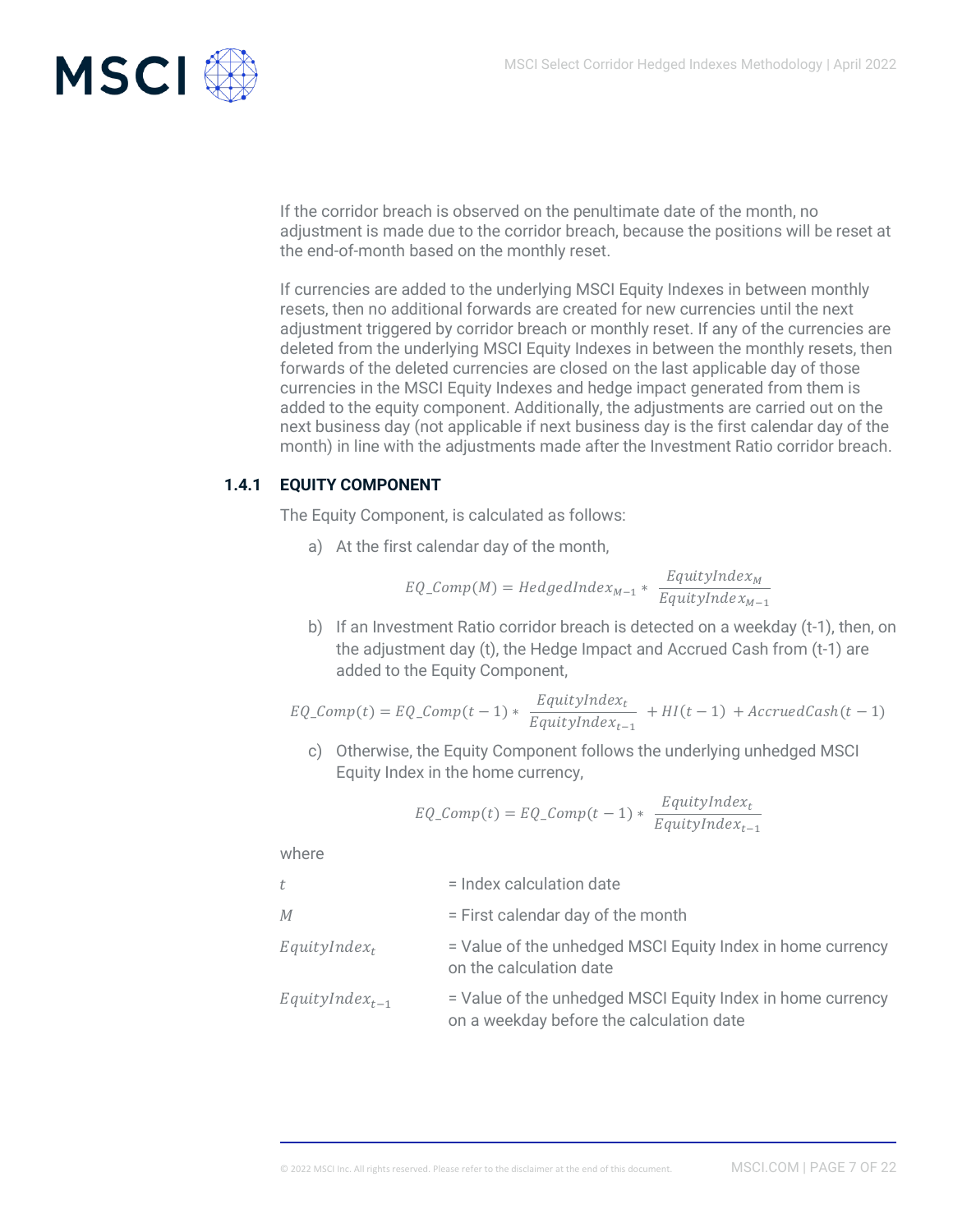

| $EquityIndex_{M-1}$  | = Value of the unhedged MSCI Equity Index in home currency<br>on the last weekday of the previous calendar month |
|----------------------|------------------------------------------------------------------------------------------------------------------|
| $HedgeIndex_{M-1}$   | = Value of the MSCI Select Corridor Hedged Index on the last<br>weekday of the previous calendar month.          |
| $EQ\text{Comp}(t-1)$ | = Value of the unhedged equity component on a weekday<br>before the calculation date                             |
| $HI(t-1)$            | = Hedge Impact on a weekday before the calculation date                                                          |
| Accrued Cash $(t-1)$ | = Accrued cash on a weekday before the calculation date                                                          |

#### **1.4.2 HEDGE IMPACT**

<span id="page-7-0"></span>The Hedge Impact, is calculated as follows (all currency exchange rates are expressed as amount of foreign currency for 1 unit of home currency):

$$
HI(t) = HedgeValue_{adj_t}
$$
  
 
$$
\times \sum_{i=1}^{n} \left\{ Weight_{i,adj_t} \times FXRate_{i,adj_t} \times \left( \frac{1}{FFRate_{i,adj_t}} - \frac{1}{FFRate_{i,odd-days_t}} \right) \right\}
$$

where

| t                          | = Index calculation date                                                                                                                                            |  |  |
|----------------------------|---------------------------------------------------------------------------------------------------------------------------------------------------------------------|--|--|
| М                          | = First calendar day of the month                                                                                                                                   |  |  |
| HI(t)                      | = Index Hedge Impact at time t                                                                                                                                      |  |  |
| HedgeValue <sub>adj,</sub> | = Proportionate hedge value sold at the time of reset<br>(monthly reset or reset because of corridor breach) in the<br>home currency which is applicable at time t. |  |  |
|                            | This term equals,                                                                                                                                                   |  |  |
|                            | <i>HedgedIndex<sub>M-1</sub></i> at the first calendar day of the month (t)<br>and if there is a Hedge Ratio corridor breach detected on (t-1),                     |  |  |
|                            | <i>HedgedIndex<sub>M-2</sub></i> at the first calendar day of the month (t)<br>and if no corridor breach is detected on (t-1),                                      |  |  |
|                            | <i>HedgedIndex<sub>t-1</sub></i> on the adjustment day (t) when (t-1) is the<br>detection day of Investment Ratio corridor breach,                                  |  |  |
|                            | $EQ\_{Comp_{t-1}}$ on the adjustment day (t) when (t-1) is the<br>detection day of Hedge Ratio corridor breach                                                      |  |  |
|                            | HedgeValue <sub>adjt-1</sub> on all other days                                                                                                                      |  |  |
|                            |                                                                                                                                                                     |  |  |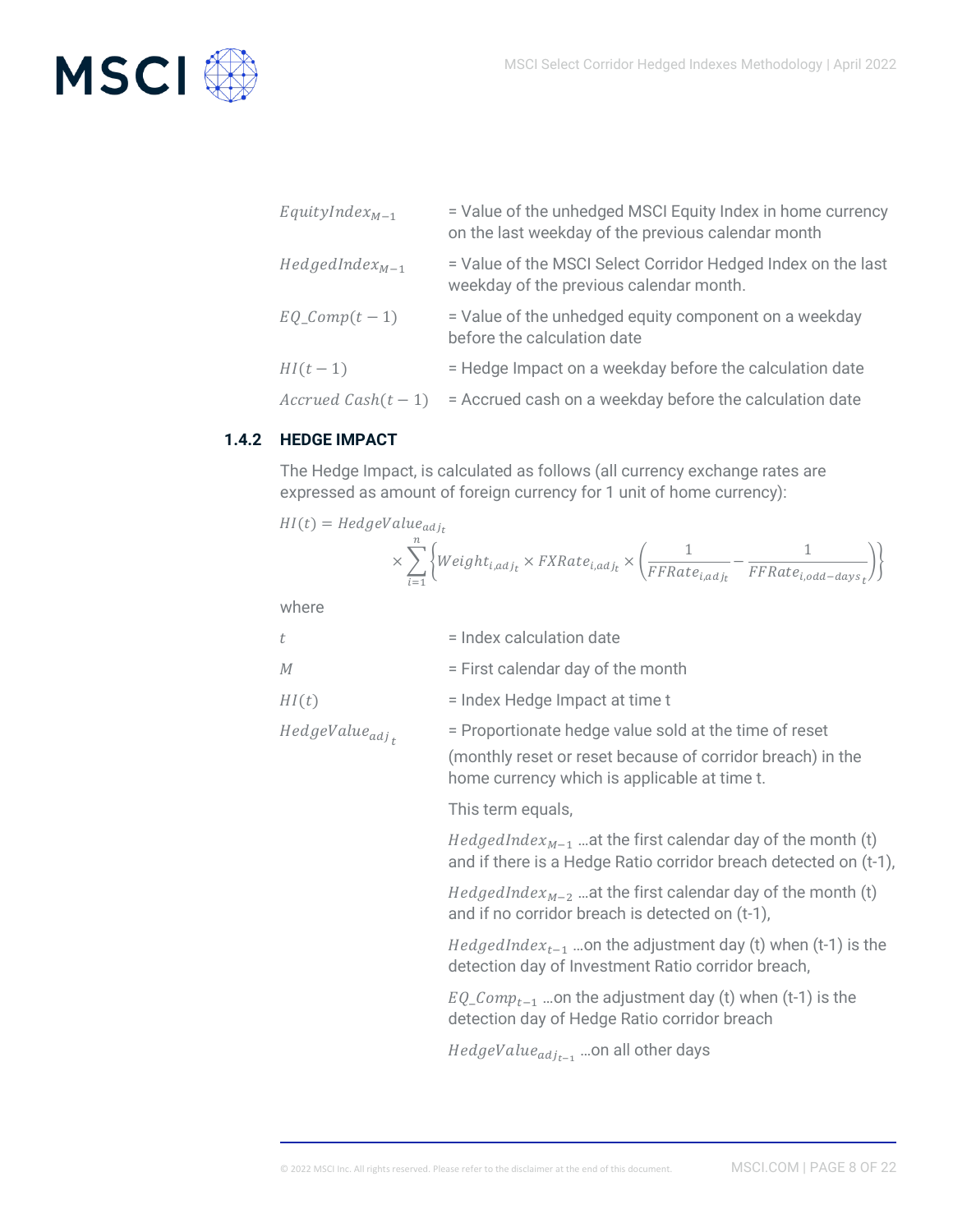

|                          | At inception, $HedgeIndex_{M-2}$ is set to base value which<br>equals $HedgeIndex_{M-1}$                                                                                                                                                                                     |
|--------------------------|------------------------------------------------------------------------------------------------------------------------------------------------------------------------------------------------------------------------------------------------------------------------------|
| $Weight_{i,adj_t}$       | = Weight of the currency i in the underlying MSCI Equity Index<br>at the time of reset                                                                                                                                                                                       |
|                          | At the first calendar day of the month (t) and if there is a<br>Hedge Ratio corridor breach detected on (t-1), this term<br>equals $Weight_{i,M-1}$ , taking into account any changes in the<br>index constituents due to the corporate actions becoming<br>effective on (t) |
|                          | At the first calendar day of the month (t) and if no corridor<br>breach is detected on (t-1), this term equals $Weight_{i,M-2}$ ,<br>taking into account any changes in the index constituents due<br>to the corporate actions becoming effective on (t)                     |
|                          | During intra-month reset, the weight at adjustment day (t) is<br>one weekday before the adjustment day, but taking into<br>account any changes in the index constituents due to the<br>corporate actions becoming effective at adjustment day<br>$(Weight_{i,t-1}).$         |
|                          | Otherwise, it is same as $Weight_{i,adj_{t-1}}$                                                                                                                                                                                                                              |
|                          | At inception, $Weight_{i,adj_t}$ is set to $Weight_{i,M-1}$                                                                                                                                                                                                                  |
| FXRate <sub>i,adjt</sub> | = Spot Rate of the currency i at the time of reset (monthly<br>reset or reset because of corridor breach) which is applicable<br>at time t.                                                                                                                                  |
|                          | At the first calendar day of the month (t) and if there is a<br>Hedge Ratio corridor breach detected on (t-1), spot rate of the<br>currency i is one business days before the start of the current<br>calendar month $(FXRatei,M-1)$ ,                                       |
|                          | At the first calendar day of the month (t) and if no corridor<br>breach is detected on (t-1), spot rate of the currency i is two<br>business days before the start of the current calendar month<br>$(FXRatei.M-2)$ ,                                                        |
|                          | At the time of corridor breach, the spot rate at adjustment day<br>(t) is one weekday before the adjustment day $(FXRate_{i,t-1})$ ,                                                                                                                                         |
|                          | Otherwise, it is same as $FXRate_{i,adj_{t-1}}$                                                                                                                                                                                                                              |
|                          |                                                                                                                                                                                                                                                                              |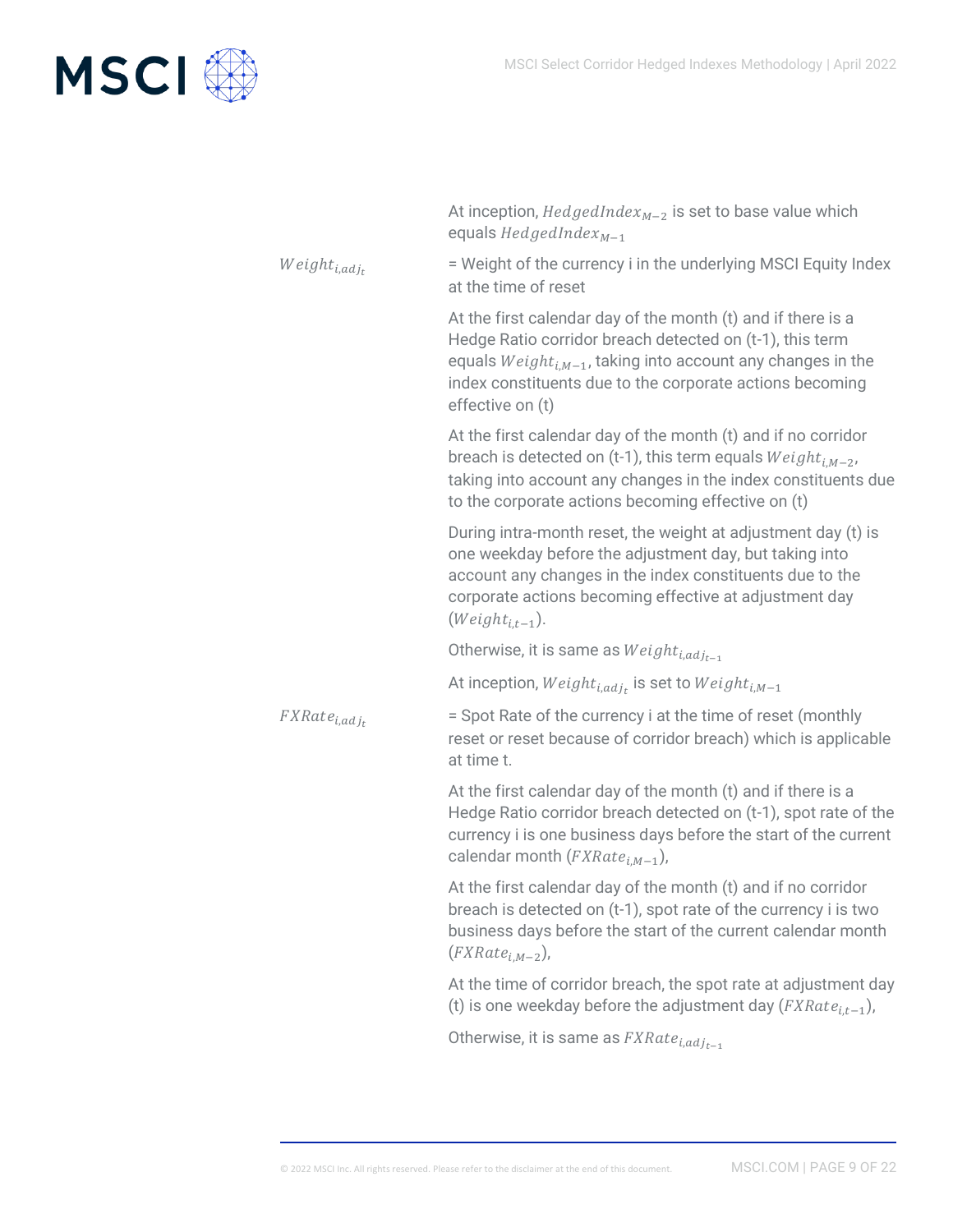

This term determines the notional amount of the foreign currency to be sold corresponding to its weight in the index.

At inception,  $\mathit{FXRate}_{i,adj_t}$  is set to  $\mathit{FXRate}_{i,M-1}$ 

= Interpolated odd-days Forward rate of the currency i on day t. This term is used to mark to market the currency position intra month and is equal to the Spot rate of currency i on the last day of the month. Its calculation is defined in Section 1.6.1.

= Selling rate at the time of reset (monthly reset or reset because of corridor breach) for the currency i which is applicable at time t.

At the first calendar day of the month (t) and if there is a Hedge Ratio corridor breach detected on (t-1), this term equals  $FFRate_{i,odd-days_t}$ ,

At the first calendar day of the month (t) and if no corridor breach is detected on (t-1), this term equals 1-month Forward for the currency i one business day before the start of the current calendar month (or last business day of the previous calendar month),

At the time of corridor breach, this term equals  $\mathit{FFRate}_{i,odd-days_t}$  on the adjustment day (t),

Otherwise, it is same as  $FFRate_{i,adj_{t-1}}$ 

#### **1.4.3 ACCRUED CASH**

 $FFRate_{i,odd-days_t}$ 

 $FFRate_{i,adj_t}$ 

<span id="page-9-0"></span>The Accrued Cash is calculated as follows:

a) At the first calendar day of the month (t) and if there is a Hedge Ratio corridor breach detected on (t-1),

 $AccruedCash(M)$ 

$$
= Hedgelndex_{M-2}
$$
\n
$$
\times \sum_{i=1}^{n} \left\{ Weight_{i,M-2} \times FXRate_{i,M-2} \right\}
$$
\n
$$
\times \left( \frac{1}{FFRate_{i,M-1}} - \frac{1}{FFRate_{i,odd-days_t}} \right) \right\}
$$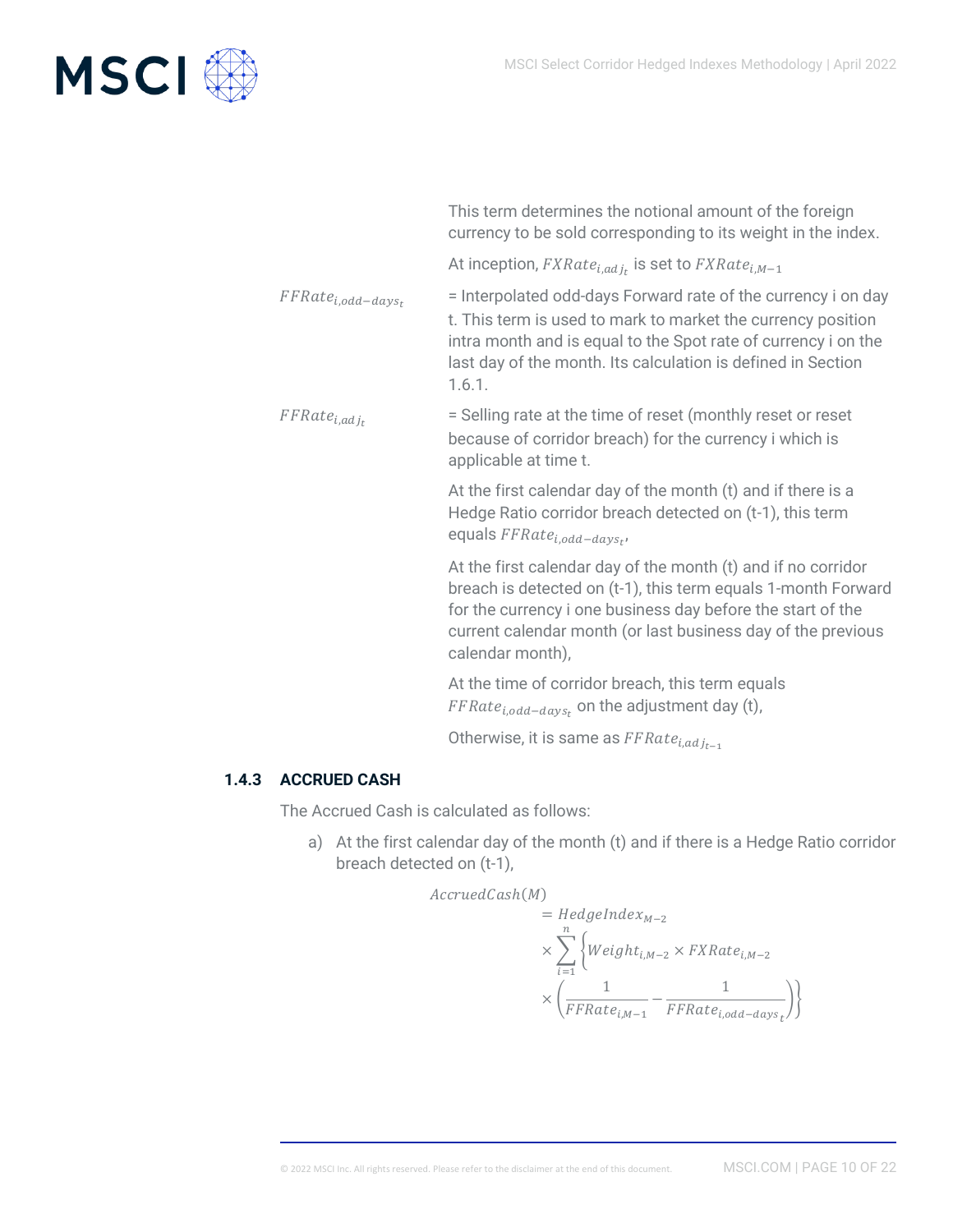

b) At the first calendar day of the month and if no corridor breach is detected on (t-1), the Accrued Cash is reset to 0,

#### $AccruedCash(M) = 0$

c) If an Investment Ratio corridor breach is detected on a weekday (t-1), then, on the adjustment day (t), the Accrued Cash contains one weekday (difference between adjustment day and detection day) realized P&L from the forwards and interest earned on previous accrued cash for one weekday,

$$
AccruedCash(t) = HedgeValue_{adj_{t-1}}
$$

$$
\times \sum_{i=1}^{n} \left\{ Weight_{i,adj_{t-1}} \times FXRate_{i,adj_{t-1}} \right\}
$$
  
 
$$
\times \left( \frac{1}{FFRate_{i,odd-days_{t-1}}} - \frac{1}{FFRate_{i,odd-days_{t}}} \right) \right\} + (AccruedCash(t-1))
$$
  
 
$$
* DailyCashRet_t)
$$

d) If a Hedge Ratio corridor breach is detected on a weekday (t-1), then, on the adjustment day (t), the Accrued Cash contains realized P&L from the forwards and previous accrued cash plus interest earned on previous accrued cash,

$$
AccruedCash(t) = HedgeValue_{adj_{t-1}}
$$
\n
$$
\times \sum_{i=1}^{n} \left\{ Weight_{i,adj_{t-1}} \times FXRate_{i,adj_{t-1}} \right\}
$$
\n
$$
\times \left( \frac{1}{FFRate_{i,adj_{t-1}}} - \frac{1}{FFRate_{i,odd-days_t}} \right) \right\} + (AccruedCash(t-1))
$$
\n
$$
\times (1 + DailyCashRet_t))
$$

e) Otherwise,

$$
AccruedCash(t) = AccruedCash(t-1) * (1 + DailyCashRet_t)
$$

where

 $DailyCashRet(t)$  = Return on cash between the previous weekday (t-1) and the calculation date (t)

$$
\left(\frac{days(t-1,t)}{360}\times Rate_{t-1}\right)
$$

 $days(t - 1,t)$  = the number of calendar days between (t-1) and (t) (including day t)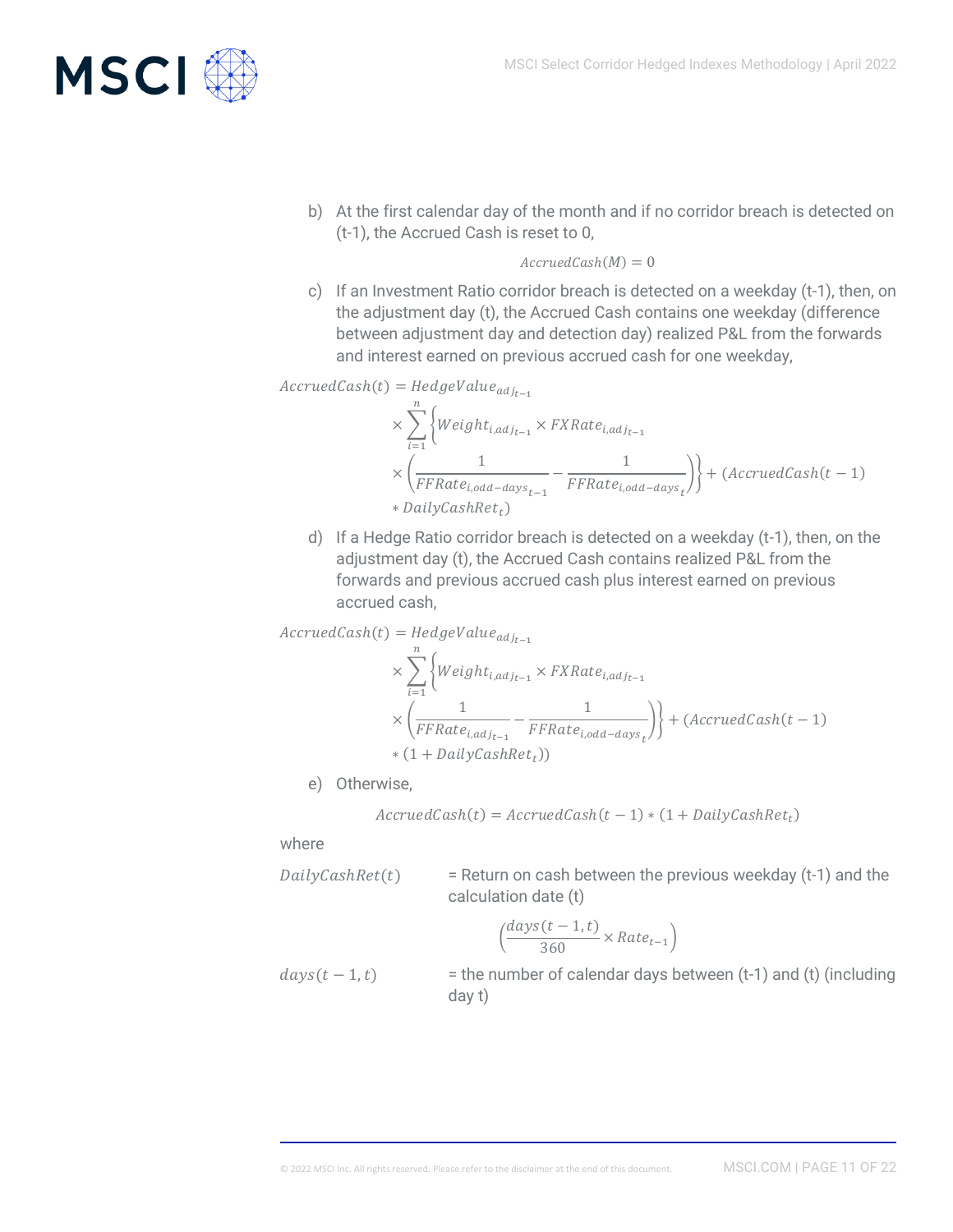

 $Rate_{t-1}$  = short-term rate on the previous weekday prior to the calculation date (t). Short-term rates are detailed in Appendix IV

#### **1.4.4 HEDGED INDEX**

<span id="page-11-0"></span>The Hedged Index is the combination of the unhedged Equity Component (in home currency), the Hedge Impact and the Accrued Cash:

 $Hedged\nupedIndex(t) = EQ_{Comp}(t) + HI(t) + AccruedCash(t)$ 

where

| EQ_Comp(t)      | = Value of the unhedged Equity Component on the calculation<br>date |
|-----------------|---------------------------------------------------------------------|
| HI(t)           | = Hedge Impact on the index calculation date defined above          |
| Accrued Cash(t) | = Accrued cash on the index calculation date defined above          |

#### <span id="page-11-1"></span>1.5 CALCULATION OF DAILY RETURNS

#### **1.5.1 MARKING TO MARKET THE FORWARD CONTRACTS ON A DAILY BASIS**

<span id="page-11-2"></span>The daily calculation of MSCI Select Corridor Hedged Indexes marks to market the one-month Forward contracts on a daily basis by using an equal and offsetting Forward position. For instance, after 8 days, the Forward would be marked to market using a 22-days offsetting Forward in the case of a month when the last business day of the month is the 30th (i.e.  $30 - 8 = 22$ ).

#### **1.5.2 PRICING THE OFFSETTING FORWARD**

<span id="page-11-3"></span>Typically, only a limited number of standard duration of Forwards is available in the market. These rates are called "tenors", and represent one day, one week, one month, etc. This means that other durations for Forwards (called odd-days Forwards) are generally not available, but need to be calculated. For the sake of simplicity, when calculating MSCI Select Corridor Hedged Indexes, MSCI uses a linear interpolation based solely on the 1-month Forwards to estimate the value of odd-days Forwards every day during the whole month. Odd-days Forwards are computed simply as the Spot rate plus the 1-month Forward premium or discount pro-rated for the number of days until the last business day of the month.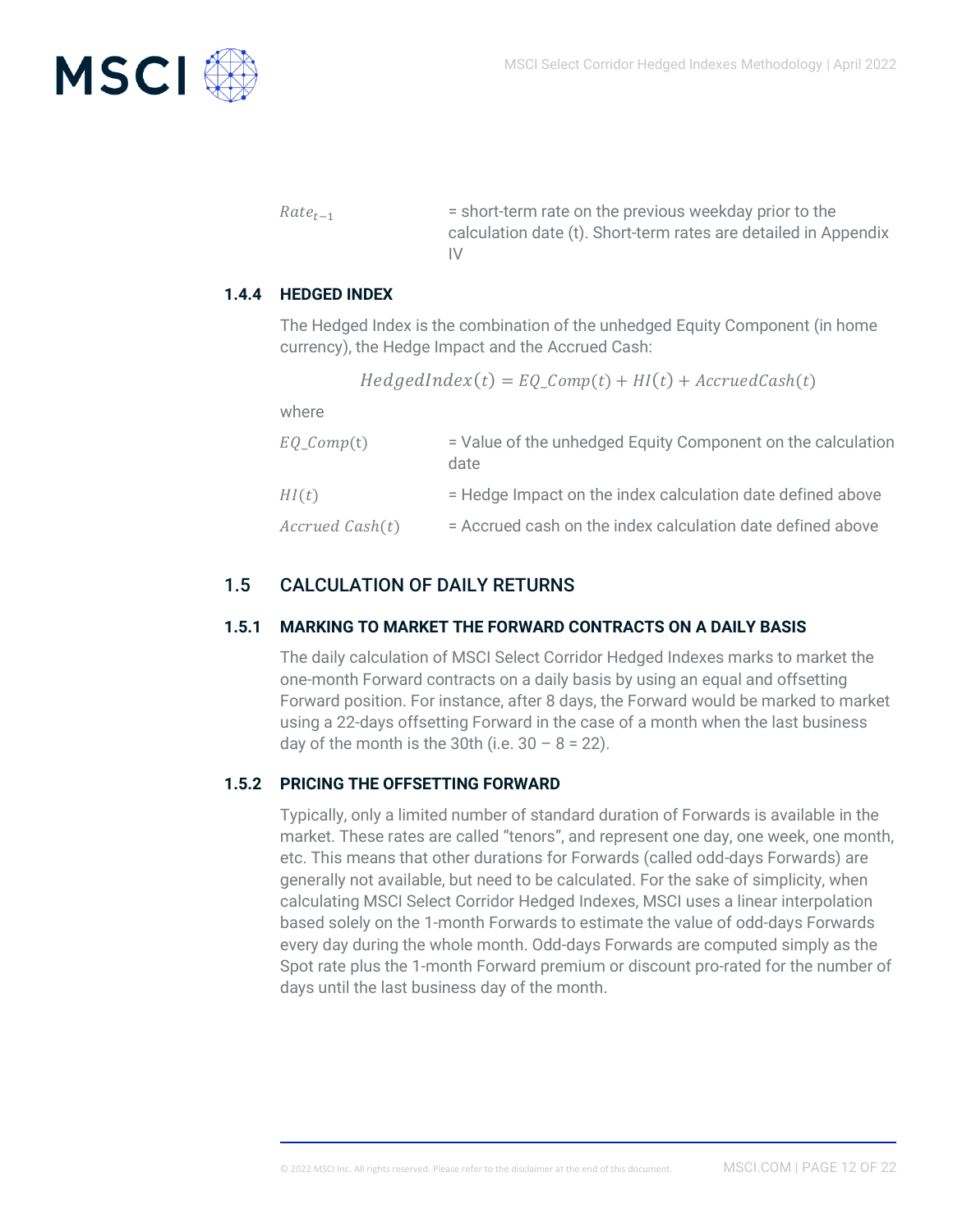

## <span id="page-12-0"></span>1.6 ODD-DAYS FORWARDS CALCULATION USING A LINEAR INTERPOLATION

#### **1.6.1 CALCULATION FORMULA**

<span id="page-12-1"></span>MSCI uses a linear interpolation formula to compute odd-days Forwards. The general formula is as follows:

|                      | $\label{eq:FFRate} \small \small \mathit{FFRate}_{odd-days_t} = \small \small \mathit{FXRate}_t + \Bigg( \big( \small \mathit{FFRate}_{1-month_t} - \small \mathit{FXRate}_t \big) \times \frac{Odd - days_t}{TotNbOfCalDay\text{DuringMonth}} \Bigg)$ |
|----------------------|--------------------------------------------------------------------------------------------------------------------------------------------------------------------------------------------------------------------------------------------------------|
| where                |                                                                                                                                                                                                                                                        |
| $FXRate_t$           | $=$ Spot rate at time t                                                                                                                                                                                                                                |
| $FFRate_{1-month_t}$ | $=$ 1-Month Forward rate at time t                                                                                                                                                                                                                     |
| $Odd - days_t$       | = Number of days until the last weekday of the current month                                                                                                                                                                                           |

(not counting *t*)

© 2022 MSCI Inc. All rights reserved. Please refer to the disclaimer at the end of this document. MSCI.COM | PAGE 13 OF 22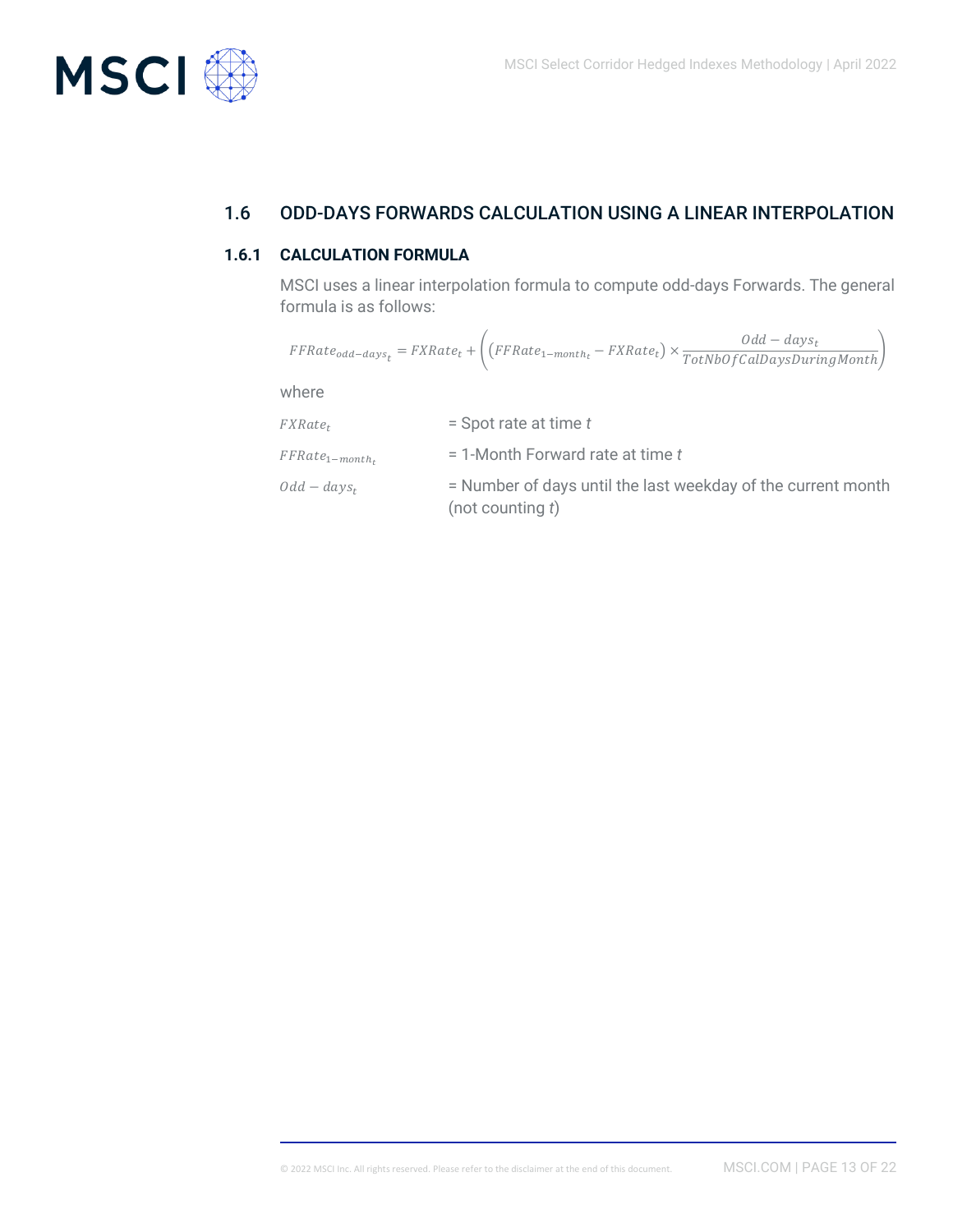

# <span id="page-13-0"></span>**2 Appendix I: Investment Ratio and Hedge Ratio**

### 2.1 INVESTMENT RATIO

<span id="page-13-1"></span>The Investment Ratio is calculated as follows:

a) At last calendar day of the month,

$$
Investment Ratio (t) = \left(\frac{EQ\_Comp(t) + HI(t) + AccruedCash(t)}{HedgedIndex(t)}\right)
$$

b) Otherwise,

Investment Ratio  $(t) = \frac{EQ\_Comp(t)}{M}$  $HedgedIndex(t)$ 

where

| $EQ\_Comp(t)$  | = Value of the unhedged Equity Component on the calculation<br>date |
|----------------|---------------------------------------------------------------------|
| HI(t)          | = Hedge Impact on the index calculation date defined above          |
| AccruedCash(t) | = Accrued cash on the index calculation date defined above          |

<span id="page-13-2"></span>The calculations are described in detail in section 1.4

#### 2.2 HEDGE RATIO

The Hedge Ratio is calculated as follows:

a) At the last calendar day of the month,

$$
Hedge Ratio (t) = \sum_{i=1}^{n} \Big\{ Weight_{i,t} \times \Big( \frac{HedgeIndex_{t-1} * FXRate_{i,t-1}}{HedgeIndex_t * FXRate_{i,t}} \Big) \Big\}
$$

b) Otherwise,

Hedge Ratio (t) = 
$$
\sum_{i=1}^{n} \left\{ Weight_{i,t} \times \left( \frac Weight_{i,adj_t} * HedgeValue_{adj_t} * FXRate_{i,adj_t}}{EQ\_Comp\_Foreign(t)} \right) \right\}
$$

where

ℎ, = Weight of the currency i in the underlying MSCI Equity Index at the time t

The calculations are described in detail in section 1.4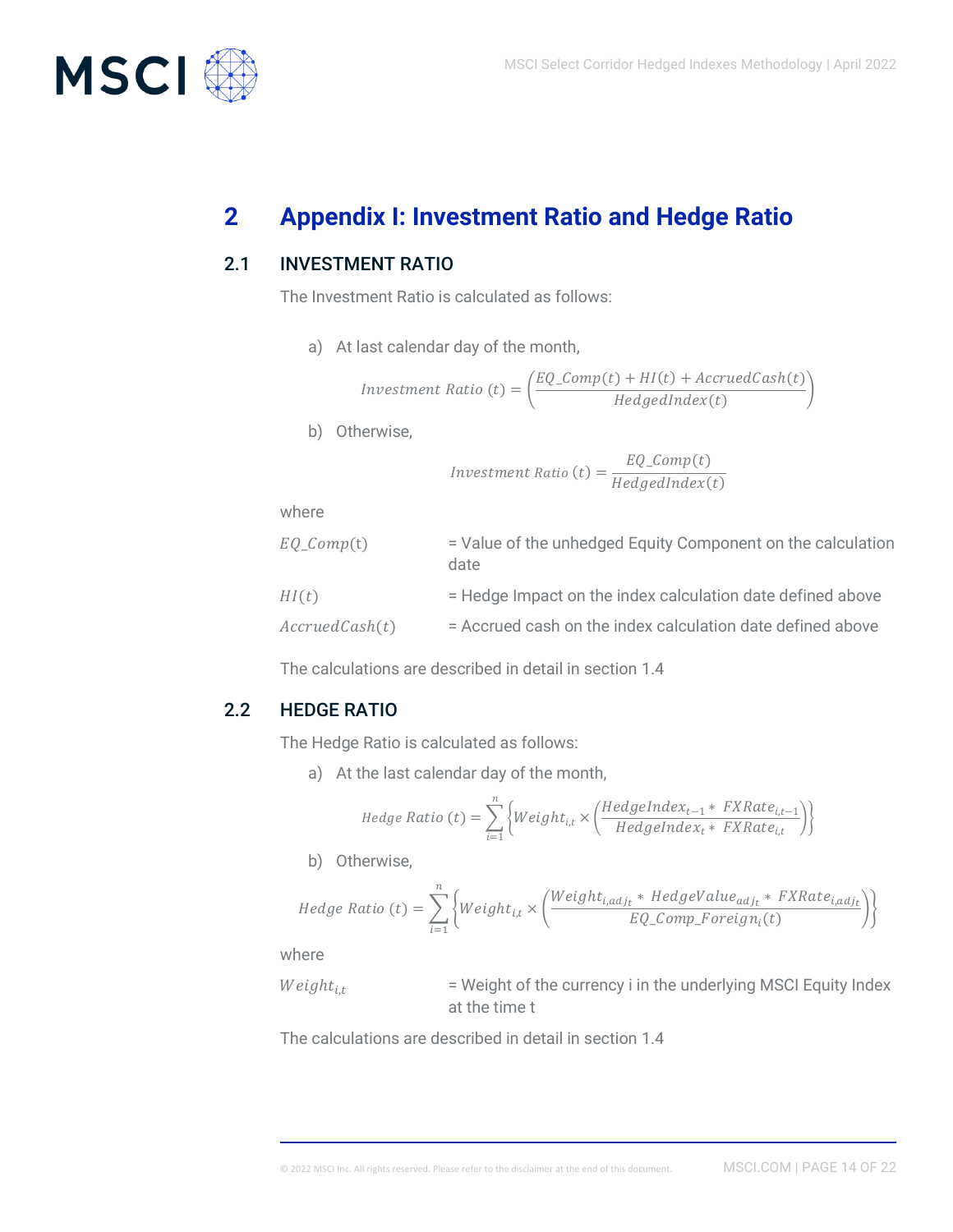

#### **2.2.1 EQUITY COMPONENT IN FOREIGN CURRENCY**

<span id="page-14-0"></span>The Equity Component in the foreign currency i, is calculated as follows:

a) At the first calendar day of the month,

$$
EQ\_Comp\_Foreign_i(M)
$$
\n
$$
= Weight_{i,M-1} * HedgedIndex_{M-1} * FXRate_{i,M-1}
$$
\n
$$
* \frac{EquityIndexForeign_{i,M}}{EquityIndexForeign_{i,M-1}}
$$

b) If an Investment Ratio corridor breach is detected on a weekday (t-1), then, on the adjustment day (t), the Hedge Impact and Accrued Cash from (t-1) are added to Equity Component,

 $EQ\_Comp\_Foreign_i(t)$ 

$$
= EQ\_Comp\_Foreign_i(t-1) * \frac{EquityIndexForeign_{i,t}}{EquityIndexForeign_{i,t-1}} + Weight_{i,t-1}
$$

$$
* (HI(t-1) + AccruedCash(t-1)) * FXRate_{i,t-1}
$$

c) Otherwise, Equity Component follows the underlying unhedged MSCI Equity Index in the foreign currency,

$$
EQ\_Comp\_Foreign_i(t) = EQ\_Comp\_Foreign_i(t-1) * \frac{EquityIndexForeign_{i,t}}{EquityIndexForeign_{i,t-1}}
$$

where

| $EquityIndexForeign_{i.t}$   | = Value of the unhedged MSCI Equity Index in foreign<br>currency i on the calculation date                               |
|------------------------------|--------------------------------------------------------------------------------------------------------------------------|
| $EquityIndexForeign_{i.t-1}$ | = Value of the unhedged MSCI Equity Index in foreign<br>currency i on a weekday before the calculation date              |
| $EquityIndexForeign_{i,M-1}$ | = Value of the unhedged MSCI Equity Index in foreign<br>currency i on the last weekday of the previous<br>calendar month |
| $EQ\_Comp\_Foreign_i(t-1)$   | = Value of the unhedged equity component in foreign<br>currency i on a weekday before the calculation date               |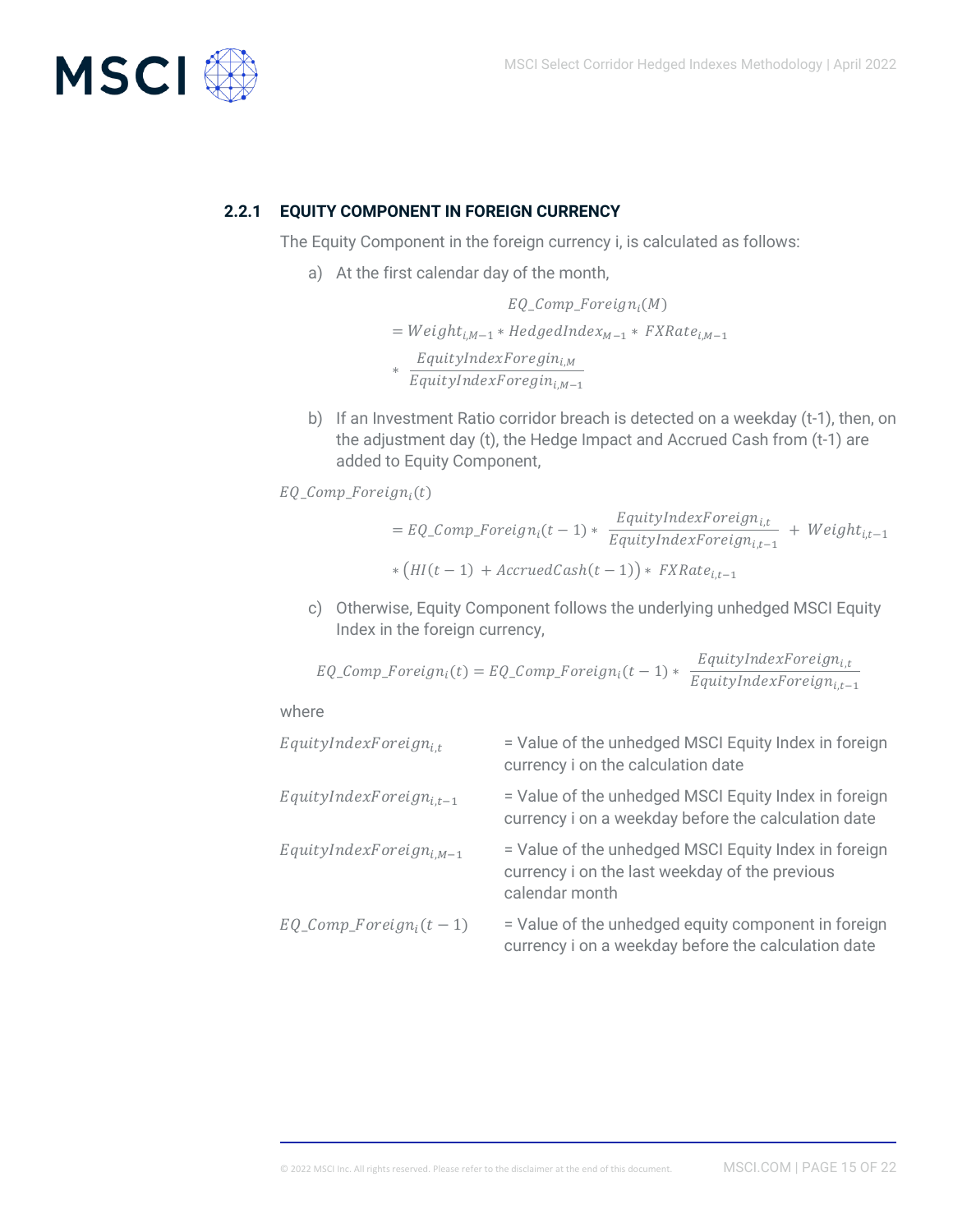

# <span id="page-15-0"></span>**3 Appendix II: Common Principles in the Calculation of MSCI Select Corridor Hedged Indexes**

## <span id="page-15-1"></span>3.1 CURRENCY DATA

#### **3.1.1 CLOSING SPOT RATES**

<span id="page-15-2"></span>MSCI uses the WM/Reuters closing Spot rates (the mid-point of closing bid and ask rates to five decimal places), taken at 4 p.m. UK time in the daily index calculation and also in the determination of the notional amount of currencies to be sold forward on the roll date.

The WM/Reuters closing Spot rates are provided by Thomson Reuters. MSCI may elect to use alternative sources of exchange rates if the WM/Reuters rates are not available, or if MSCI determines that the WM/Reuters rates may not reflect market conditions.

#### **3.1.2 CLOSING FORWARD RATES**

<span id="page-15-3"></span>MSCI uses the mid values of the 1-month WM/Reuters Forward rates published by Thomson Reuters at 4 p.m. UK time.

#### **3.1.3 MISSING SPOT OR FORWARD RATES**

<span id="page-15-4"></span>In the case Thomson Reuters does not provide Spot rates for specific markets on given days (for example, Christmas Day and New Year Day), the Spot rates on the last weekday for which they are available will be used. If a Forward rate is missing, the Forward premium/discount on the last weekday for which it is available is applied to the current day's Spot rate.

#### **3.1.4 CURRENCY CRISIS**

<span id="page-15-5"></span>Disruptions in the currency Spot and/or Forward market may potentially result in a currency being excluded from the MSCI Select Corridor Hedged Indexes even though the currency may be still included in the parent MSCI Equity Indexes. In this case, the resulting currency weights may be different from the currency weights in the parent MSCI Equity Index.

In such circumstances, MSCI would send an announcement to clients with the related information and with sufficient advance notice. Such decisions are to be made by the MSCI Equity Index Committee (EIC) if warranted.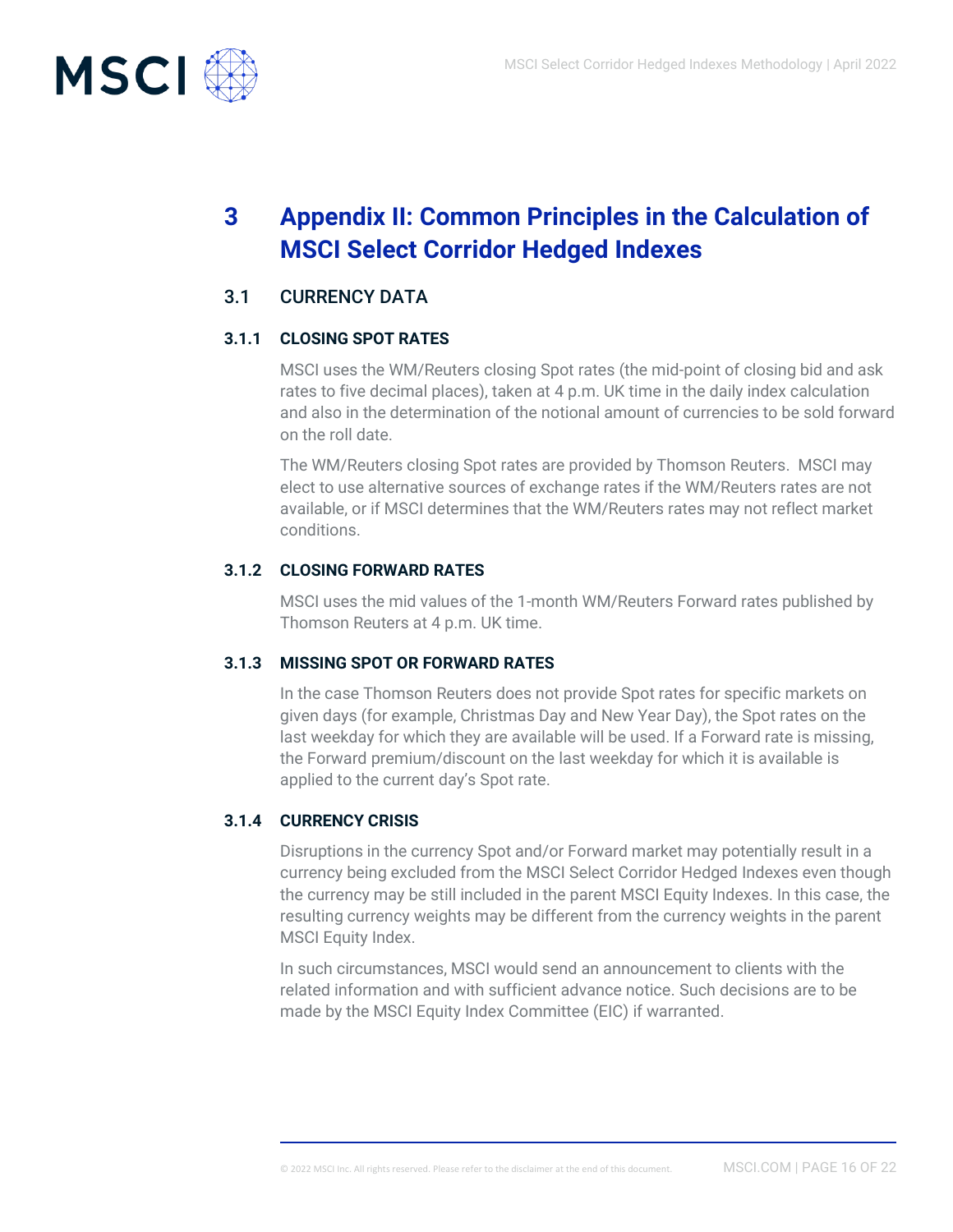

## 3.2 CALCULATION TIME AND FREQUENCY

<span id="page-16-0"></span>The MSCI Select Corridor Hedged Indexes are calculated at the same time as the underlying MSCI Equity Index.

More details about calculation time and frequency of MSCI indexes can be found in the MSCI Index Calculation Methodology available on MSCI's web site at www.msci.com/index-methodology.

Similar to the MSCI Equity Index calculation schedule, the official month-end index level for the MSCI Select Corridor Hedged Indexes is calculated on the last weekday of the month.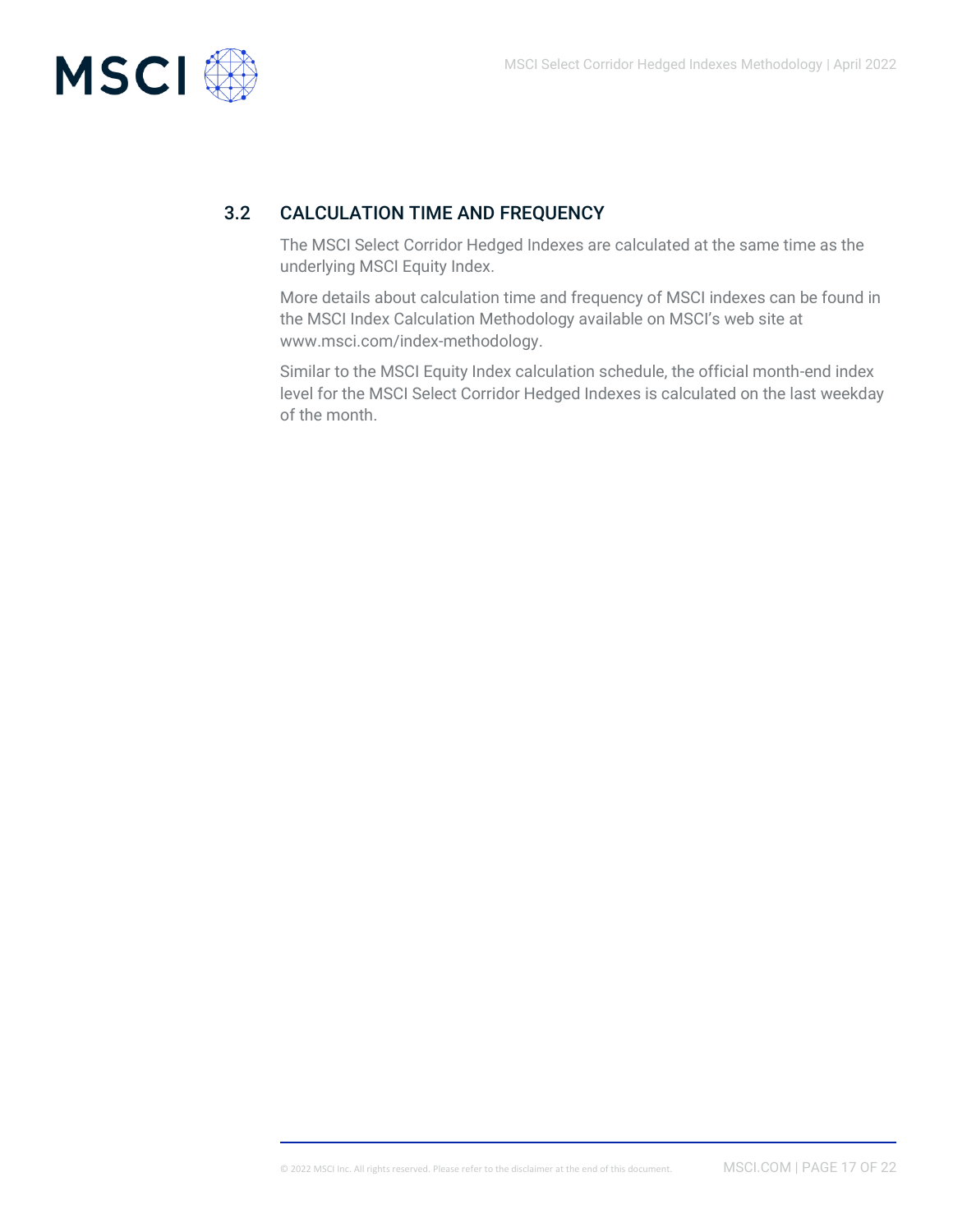

# <span id="page-17-0"></span>**4 Appendix III: Index Parameters for the MSCI Select Corridor Hedged Indexes**

This appendix specifies the Index parameters for the MSCI Select Corridor Hedged Indexes.

Default value of Hedge Ratio threshold is 2%.

Default value of Investment Ratio threshold is 4%<sup>2</sup>.

Default variant of Equity Index variant is Net variant.

Default value of Holiday Weight threshold is 30%.

<sup>&</sup>lt;sup>2</sup> The Investment Ratio threshold parameter of the MSCI USA Select Corridor Hedged to GBP Index is set to 2% for a period of 6th August 2021 to 31st December 2021.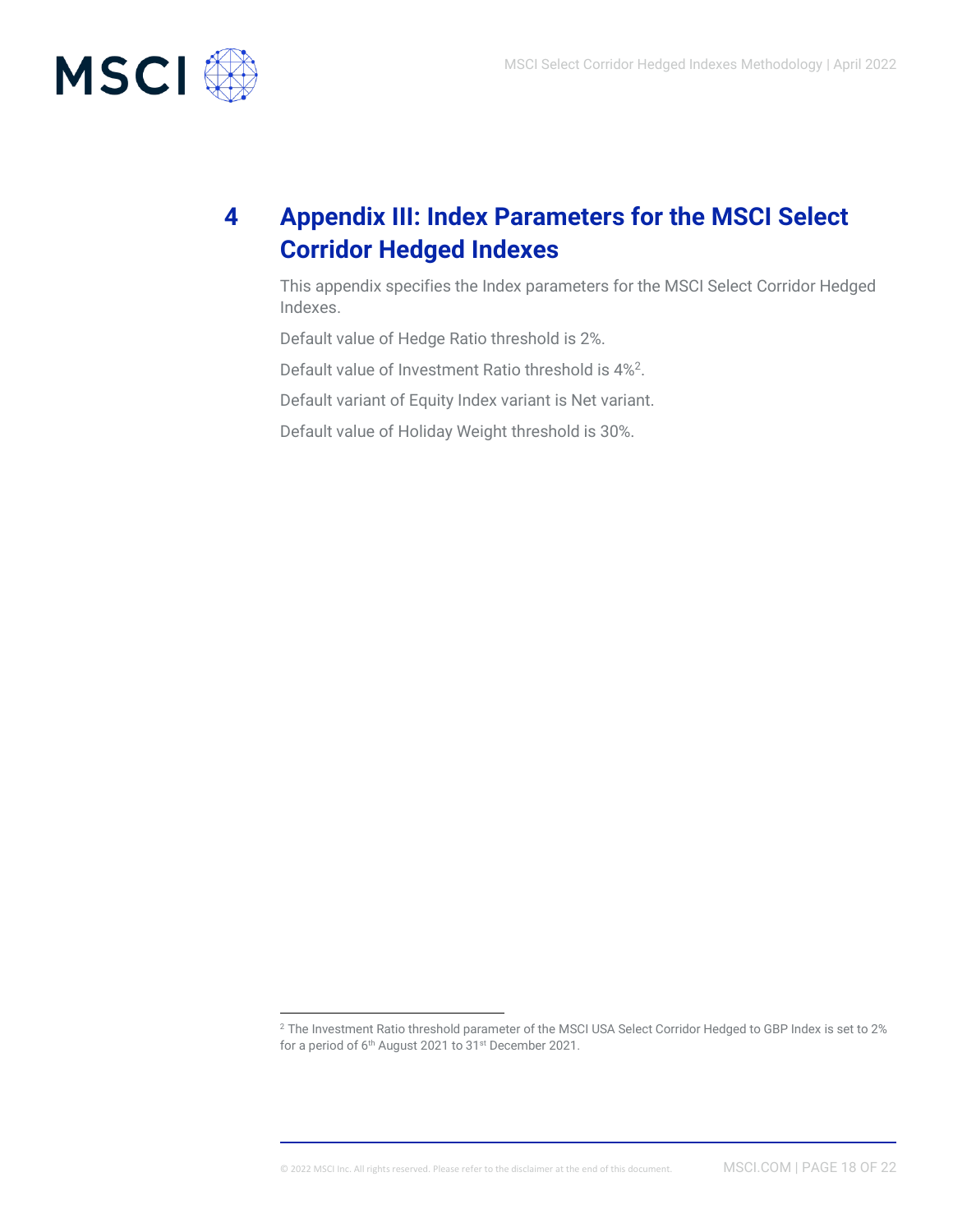

# **5 Appendix IV: Short-term Rates**

<span id="page-18-0"></span>Coinciding with the August 2021 Quarterly Index Review, the MSCI Select Corridor Hedged Indexes transition away from London InterBank Offered Rates (LIBOR) to the respective short-term replacement rates.

| 1-month LIBOR   | <b>USD</b>                                          | <b>GBP</b>                                           | <b>EURO</b>                                                         | <b>CHF</b>                                              | <b>JPY</b>                                                         |
|-----------------|-----------------------------------------------------|------------------------------------------------------|---------------------------------------------------------------------|---------------------------------------------------------|--------------------------------------------------------------------|
| Short-term Rate | Secured<br>Overnight<br>Financing<br>Rate<br>(SOFR) | Sterling<br>Overnight<br>Index<br>Average<br>(SONIA) | 1-month<br>Euro<br><b>InterBank</b><br>Offered<br>Rate<br>(EURIBOR) | <b>Swiss</b><br>Average<br>Rate<br>Overnight<br>(SARON) | 1-month<br>Tokyo<br><b>InterBank</b><br>Offered<br>Rate<br>(TIBOR) |

The short-term rates replacing 1-month LIBOR are highlighted below:

MSCI indexes may use other rates as applicable.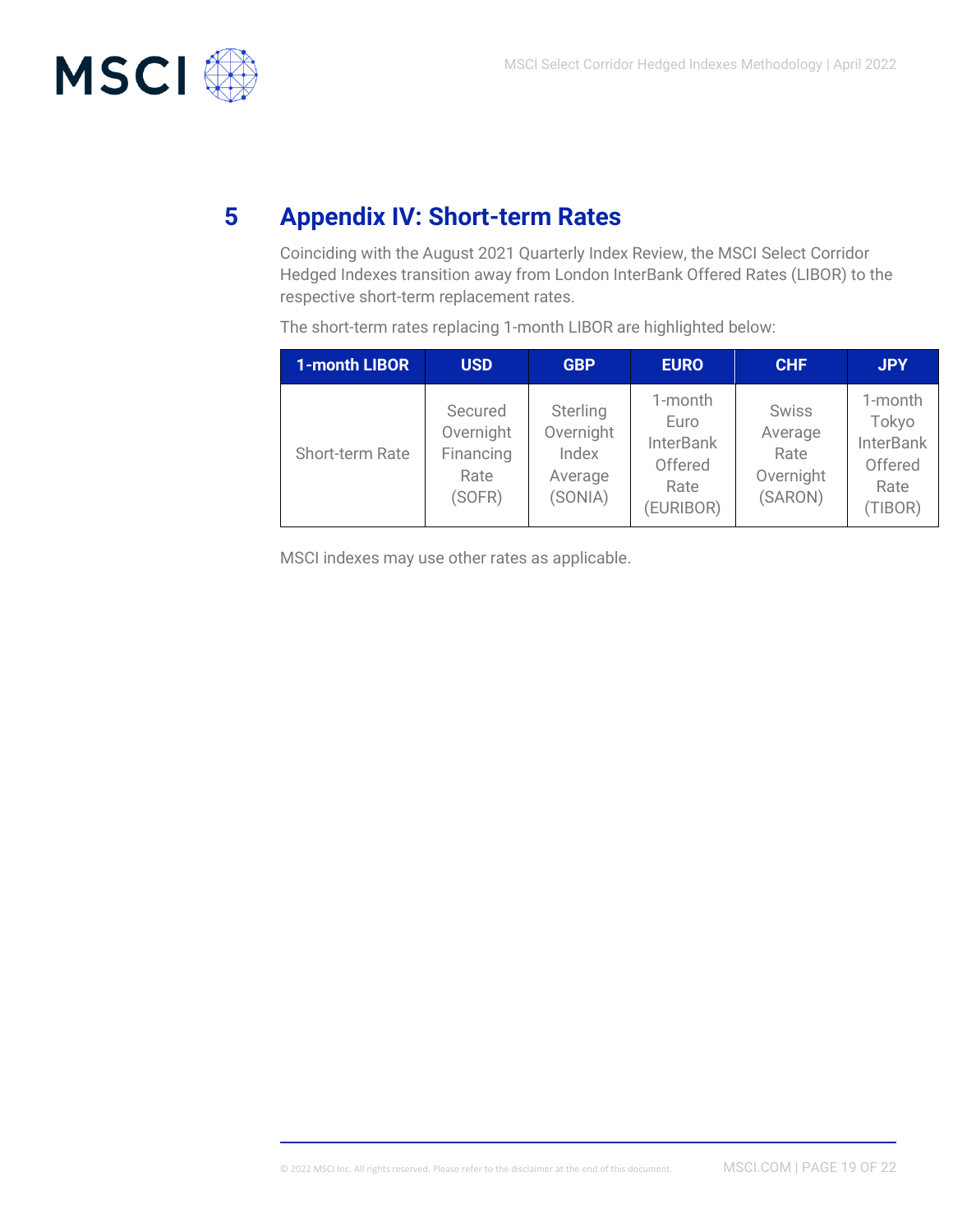

#### **The following sections have been modified since September 2020:**

- 1. Section 1.3: Maintaining the MSCI Select Corrior Hedged Indexes
	- Addition of Exchange Holidays
- 2. Section 1.4: MSCI Select Corrior Hedged Index Calculation Formula
	- Update to the calculation formula for the MSCI Select Corridor Hedged Indexes
- 3. Appendix III: Index Parameters for the MSCI Select Corridor Hedged Indexes
	- Update to the index parameters for the MSCI Select Corridor Hedged Indexes

#### **The following sections have been modified effective August 2021:**

- 1. Appendix IV: Short-term Rates
	- The methodology book has been updated to reflect the transition to short-term rates from LIBOR
- 2. Appendix III: Index Parameters for the MSCI Select Corridor Hedged Indexes
	- Update to the index parameters for the MSCI Select Corridor Hedged Indexes

**The following sections have been modified effective April 2022:**

- 1. Appendix III: Index Parameters for the MSCI Select Corridor Hedged Indexes
	- The default value of Hedge Ratio threshold parameter was changed to 2% effective April 22, 2022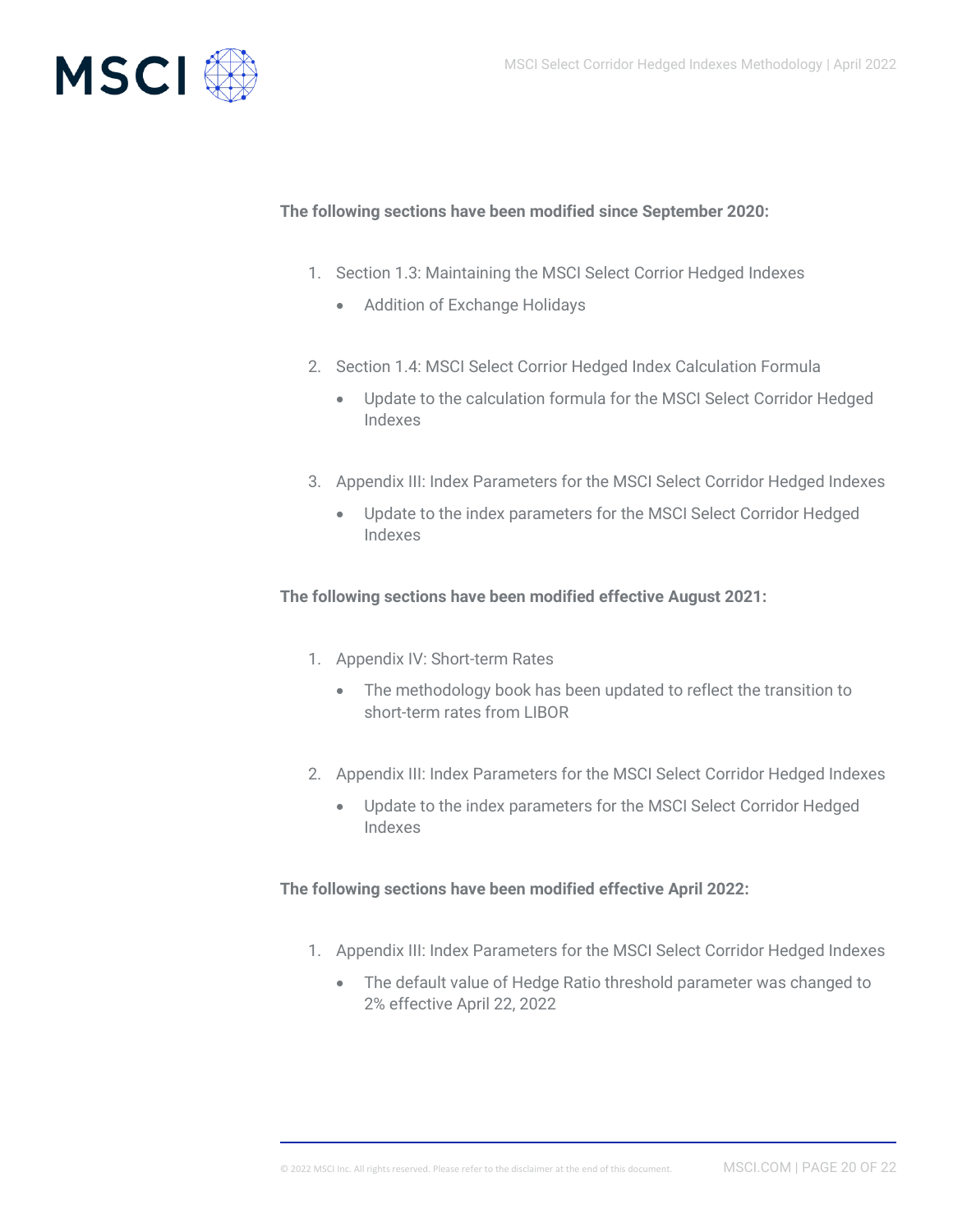

## **Contact us**

### AMERICAS

clientservice@msci.com

| Americas        | 1888 588 4567 *   |
|-----------------|-------------------|
| Atlanta         | + 1 404 551 3212  |
| <b>Boston</b>   | +1 617 532 0920   |
| Chicago         | + 1 312 675 0545  |
| Monterrey       | + 52 81 1253 4020 |
| <b>New York</b> | +12128043901      |
| San Francisco   | +14158368800      |
| São Paulo       | + 55 11 3706 1360 |
| Toronto         | +1 416 628 1007   |

#### **EUROPE, MIDDLE EAST & AFRICA**

| Cape Town | +27 21 673 0100  |
|-----------|------------------|
| Frankfurt | +496913385900    |
| Geneva    | +41 22 817 9777  |
| London    | +44 20 7618 2222 |
| Milan     | +39 02 5849 0415 |
| Paris     | 0800 91 59 17 *  |

#### **ASIA PACIFIC**

| China North | 10800 852 1032 *      |
|-------------|-----------------------|
| China South | 10800 152 1032 *      |
| Hong Kong   | +852 2844 9333        |
| Mumbai      | + 91 22 6784 9160     |
| Seoul       | 00798 8521 3392 *     |
| Singapore   | 800 852 3749 *        |
| Sydney      | + 61 2 9033 9333      |
| Taipei      | 008 0112 7513 *       |
| Thailand    | 0018 0015 6207 7181 * |
| Tokyo       | + 81 3 5290 1555      |

### ABOUT MSCI

MSCI is a leading provider of critical decision support tools and services for the global investment community. With over 50 years of expertise in research, data and technology, we power better investment decisions by enabling clients to understand and analyze key drivers of risk and return and confidently build more effective portfolios. We create industry-leading research-enhanced solutions that clients use to gain insight into and improve transparency across the investment process.

To learn more, please visit [www.msci.com.](http://www.msci.com/)

*The process for submitting a formal index complaint can be found on the index regulation page of MSCI's website at: [https://www.msci.com/index](https://www.msci.com/index-regulation)[regulation.](https://www.msci.com/index-regulation)*

 $* =$  toll free